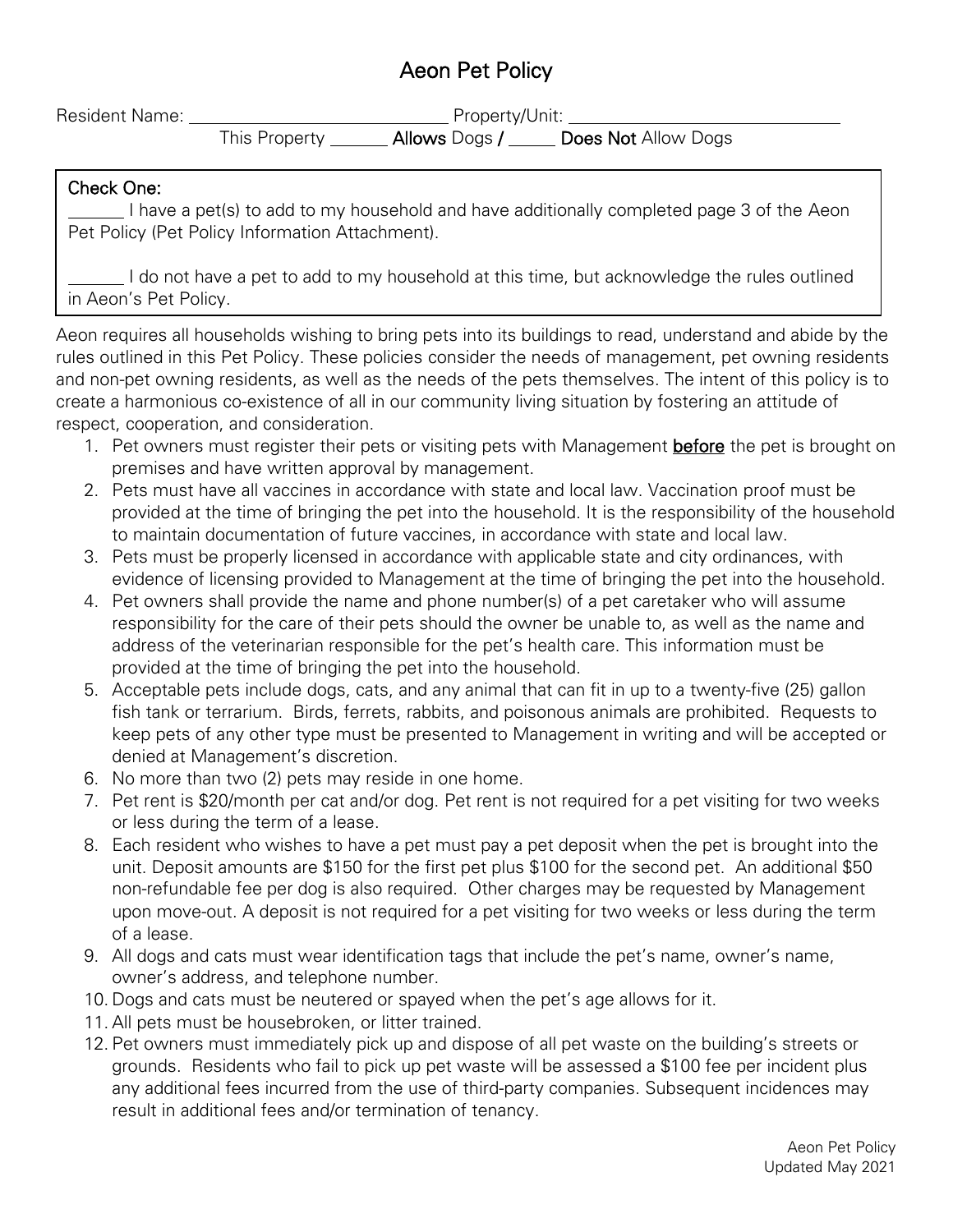- 13. Owners who have animals who use litter must place soiled litter in tied, double plastic bags and dispose of it in the garbage container.
- 14. All pets are restricted from entering any garden areas, playgrounds, courtyards, or fenced landscaping for any reason.
- 15. Residents are responsible for keeping all areas where pets are housed clean, safe, and free of parasites, including fleas.
- 16. Pets are to be leashed, and in the custody of a responsible party who can physically control the pet, whenever they are outside the Resident's apartment.
- 17. Pets shall not be allowed in any common area (including but not necessarily limited to lobbies, community rooms, halls, laundry rooms) of the building, except to enter or exit the building.
- 18. Dogs may not be left unattended in an apartment for more than a twelve (12) hour period. The animal owner must arrange for the dog to be taken out of the unit for exercise. The dog owner must arrange for someone to care for the dog and ensure that the dog does not defecate or urinate in the apartment. Dogs will be required to be boarded off the premises, when the Owner(s) is/are absent for any period longer than twelve (12) hours.
- 19. Animals may be attended to in the pet owner's apartment by other individuals only when prior written approval has been given by the owner/agent. The owner/agent will not accept responsibility for providing access to the apartment for this purpose.
- 20. Animals found unattended longer than twenty-four (24) hours will be removed from the premises to either the Emergency Pet Caretaker listed in the Pet Policy Information Attachment, the documented alternative guardian listed in the animal's registration or, at the owner's expense, a local boarding facility if the Pet Caretaker or alternative guardian cannot assume immediate responsibility for the animal. If none are available, the animal will be placed in the care of a local animal control organization.
- 21. Animals are not permitted to be "penned" or "caged" on balconies or patios (if applicable) during the night or while the resident is away from the apartment. No screening, fencing, etc., may be added to any balcony/patio area or to the property grounds. Animals may not be leashed or tied to any interior or exterior building fixture at any time.
- 22. If the pet interferes with the rights of other residents, staff or other animals through excessive noise, smell, property/possession destruction, or shows aggression towards other residents, staff, other animals, or guests of the property, or if management revokes consent, the owner will arrange board for the pet(s) for the remainder of the lease term, at resident's expense.
	- a) Residents are responsible for all damages or injuries caused by their pets.
	- b) The property owners, management or their agents are not liable for any injury, damage or injuries caused by the resident's pet. Residents with a pet are strongly encouraged to get renter's liability insurance.
- 23. Pets shall be temporarily removed from the housing for purposes to include, but not necessarily limited to, delivery of maintenance repair services, extermination, and preventive maintenance/housekeeping inspection, as requested by Management.
- 24. This Pet Policy shall be incorporated as part of the resident's lease.

I have read, understand, and agree to the terms of this Pet Policy.

Resident's Name (Printed) The Resident's Signature Controller and Date

Management Signature **Date** Date